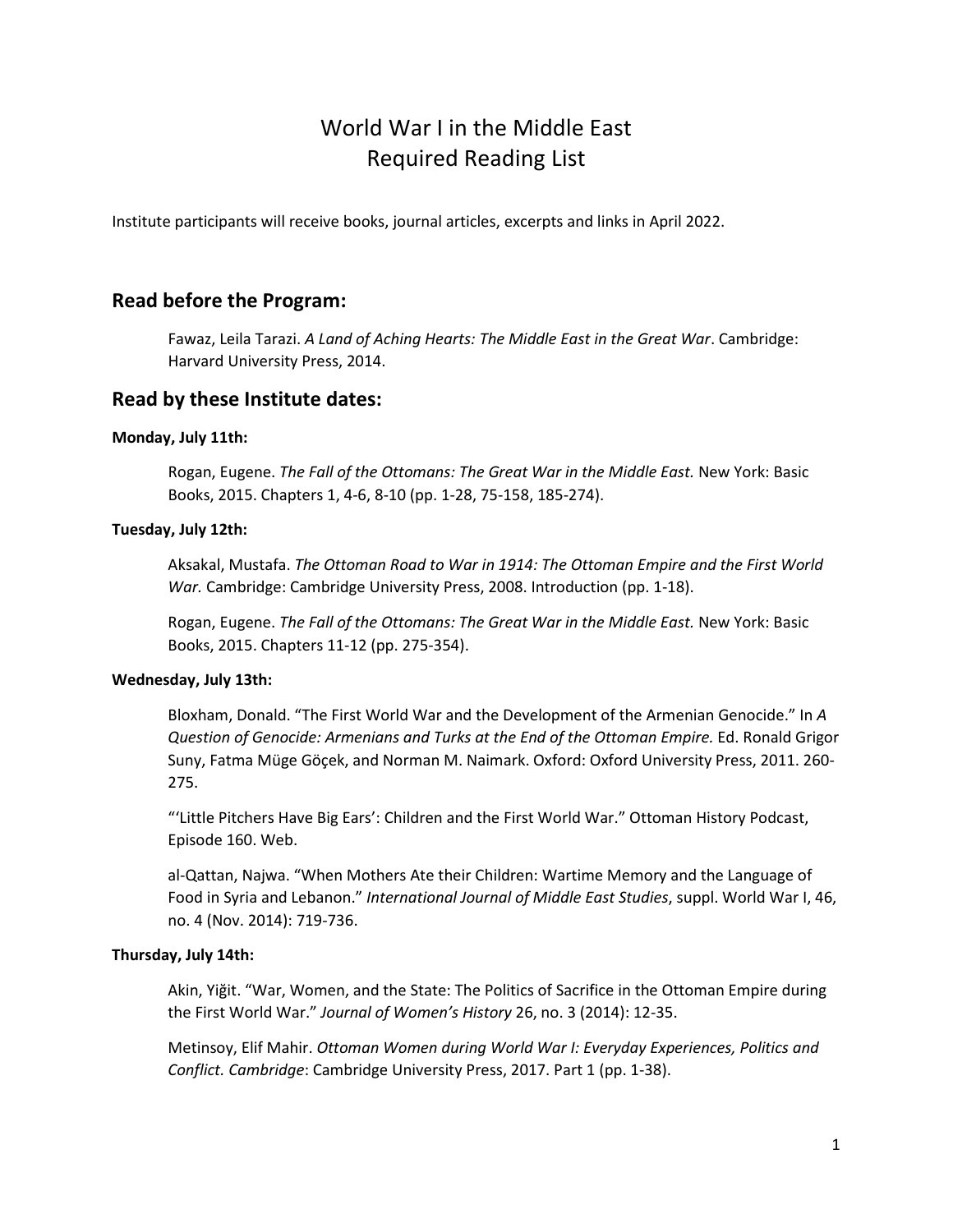#### **Friday, July 15th:**

Metinsoy, Elif Mahir. *Ottoman Women during World War I: Everyday Experiences, Politics and Conflict.* Cambridge: Cambridge University Press, 2017. Part 2 (pp. 39-114).

#### **Monday, July 18th:**

Metinsoy, Elif Mahir. *Ottoman Women during World War I: Everyday Experiences, Politics and Conflict.* Cambridge: Cambridge University Press, 2017. Part 3 and 4 (pp. 115-198).

### **Tuesday, July 19th:**

Rose, Christopher: "Food, Hunger, and Rebellion: Egypt in the First World War and its Aftermath." *Battlefields and Homefronts: Expanding Boundaries in Food and Warfare*, 2020.

Tanielian, Melanie Schulze. "Disease and Public Health (Ottoman Empire/Middle East)." *International Encyclopedia of the First World War.* Last updated 8 Jan. 2017. Web.

#### **Wednesday, July 20th:**

Provence, Michael. *The Last Ottoman Generation and the Making of the Modern Middle East. Cambridge*: Cambridge University Press, 2017. Chap. 2-3 (pp. 56-146).

#### **Thursday, July 21st:**

Göçek, Fatma Müge. Chapter 4: "Why Is There Still a 'Sèvres Syndrome'? An Analysis of Turkey's Uneasy Association with the West" in *The Transformation of Turkey: Redefining State and Society from the Ottoman Empire to the Modern Era*. London: I.B. Tauris, 2011. 98-185.

Jacobs, Matthew F. "World War I: A War (and Peace?) for the Middle East." *Diplomatic History*, 38, no.4 (September 2014): 776-785.

# **Group Readings/Viewings:**

# **Group 1:**

*Record Book Listing Girls Receiving Support through the Christian Herald Orphanage, As Supervised by the American Colony*, part of the American Colony in Jerusalem Collection in the Library of Congress Digital Archives.

# **Group 2:**

Panian, Karnig. *Goodbye, Antoura: A Memoir of the Armenian Genocide*. Stanford: Stanford University Press, 2015.

#### **Group 3:**

Abramson, Glenda. *Soldiers' Tales: Two Palestinian Jewish Soldiers in the Ottoman Army during the First World War.* London: Vallentine Mitchell, 2013. Chap. 4 – Haim Nahmias.